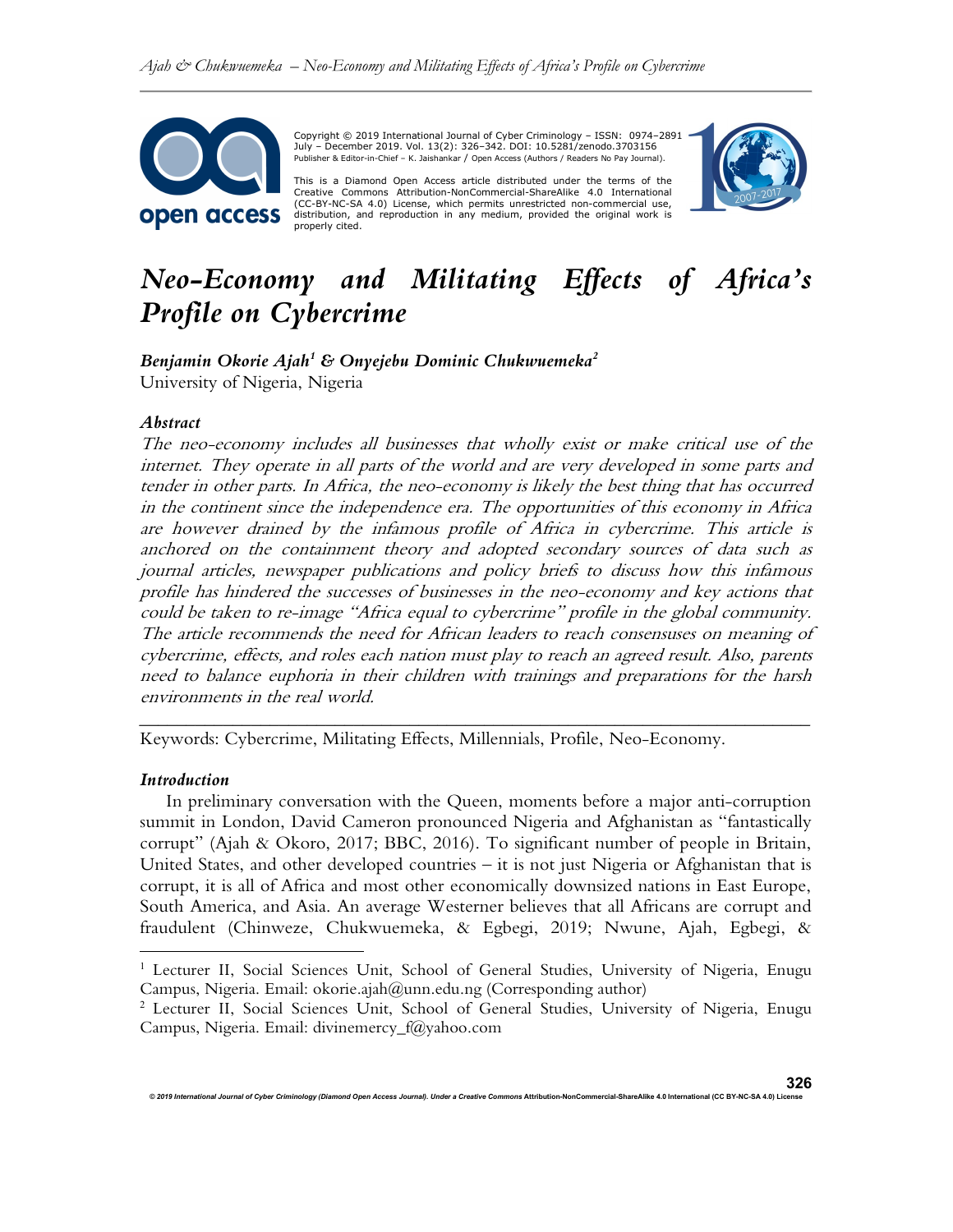

Onyejegbu, 2019; Conversation, 2017). In a modern global setting where people are more connected than ever in history, this epithet of corruption and fraud spreads swiftly and do not only apply to people jumping queues or giving privileges to cronies, it is mostly pronounced in the domains of fraudulent activities perpetrated through the internet. These kinds of activities constitute what is known as cybercrime.

 Cybercrime includes the regular crimes that are widely known, like forgery, cheating, falsification, fraudulent representation of facts or impersonation – only that they are now carried out through the use of computer and internet (Chinweze, Chukwuemeka, & Egbegi, 2019; Abdul-Rasheed Ishowo, Muhammed, & Abdullateef, 2016; Jumoke, 2015). Africa is profoundly labeled corrupt and fraudulent in this regard (Adanikin, 2018). In response to questions at Quora.com on countries with highest number of internet scammers, Pablo Djankowicz specifically mentioned most countries in sub-Saharan Africa as most active in cybercrime in the world (Pablo, 2017). Biko Agozino of Virginia Tech University noted that "there is a long-standing demonization of Nigeria as being full of criminals" (Agozino, 2003). This narrative convincingly applies to not only Nigeria but all of Africa.

 What is interesting is that cybercrime is neither a peculiar problem to Africa nor to any specific continent. Every country and continent have straits of cybercriminals and suffers dents of losses in the hands of its citizen-cybercriminals (Adewole, Isiaka, & Olayemi, 2011). The unique appellation of Africa as full of corruption and criminals is however promulgated by the many challenges that face the continent and the emotional dimensions of styles of crimes perpetrated from the region (Adewole, Isiaka, & Olayemi, 2011; Ajayi, 2016). It is important to note that the term "cybercrime" is often used in misleading contexts. While cybercrime includes all forms of criminal activities carried-out through the internet like cyber espionage, cyber stalking, revenge porn, forgery, hacking or stealing of data, Africa is exclusively vested in cyber fraud (Abdul-Rasheed Ishowo, Muhammed, & Abdullateef, 2016). Cyber fraud is a type of cybercrime that involves the use of deception to tout and defraud people on the internet (Jumoke, 2015; AL-Rawashdeh, Abu-Errub, Areiqat, & Dbbaghieh, 2012). It requires less technological skills but sufficient social skills to attract and misdirect victims. According to Al-Shalam (2006), Africa is rather vested in cyber fraud while developed countries in the West are vested in other kinds of cybercrimes like cyber stalking, hacking, revenge porn, and cyber espionage. In the real sense of things, Africa is not the most active continent in cybercrime – China, United States (US), and United Kingdom (UK) have always come before African countries. US Federal Bureau of Investigation (FBI) and its Internet Crime Complaint Center have consistently ranked Nigeria 'third" behind US and UK in cybercrimes (Chinweze, Chukwuemeka, & Egbegi, 2019).

 Africa is however more designated as a "continent of cybercriminals" in the public domain than any of the Western or Asian countries (Das & Nayak, 2013). This is so for two reasons; African countries have since suffered at the hands of bad governance and victims of African fraudsters do not only lose their monies, they also suffer from emotional entanglements. First, the impacts of consistent bad leadership across African countries since independence like in the economy and healthcare of African citizens, and the ensuing narratives covering the continent paint to the world "a miserably poor and useless continent where the leaders heartlessly harm and destroy their own people (Ajah &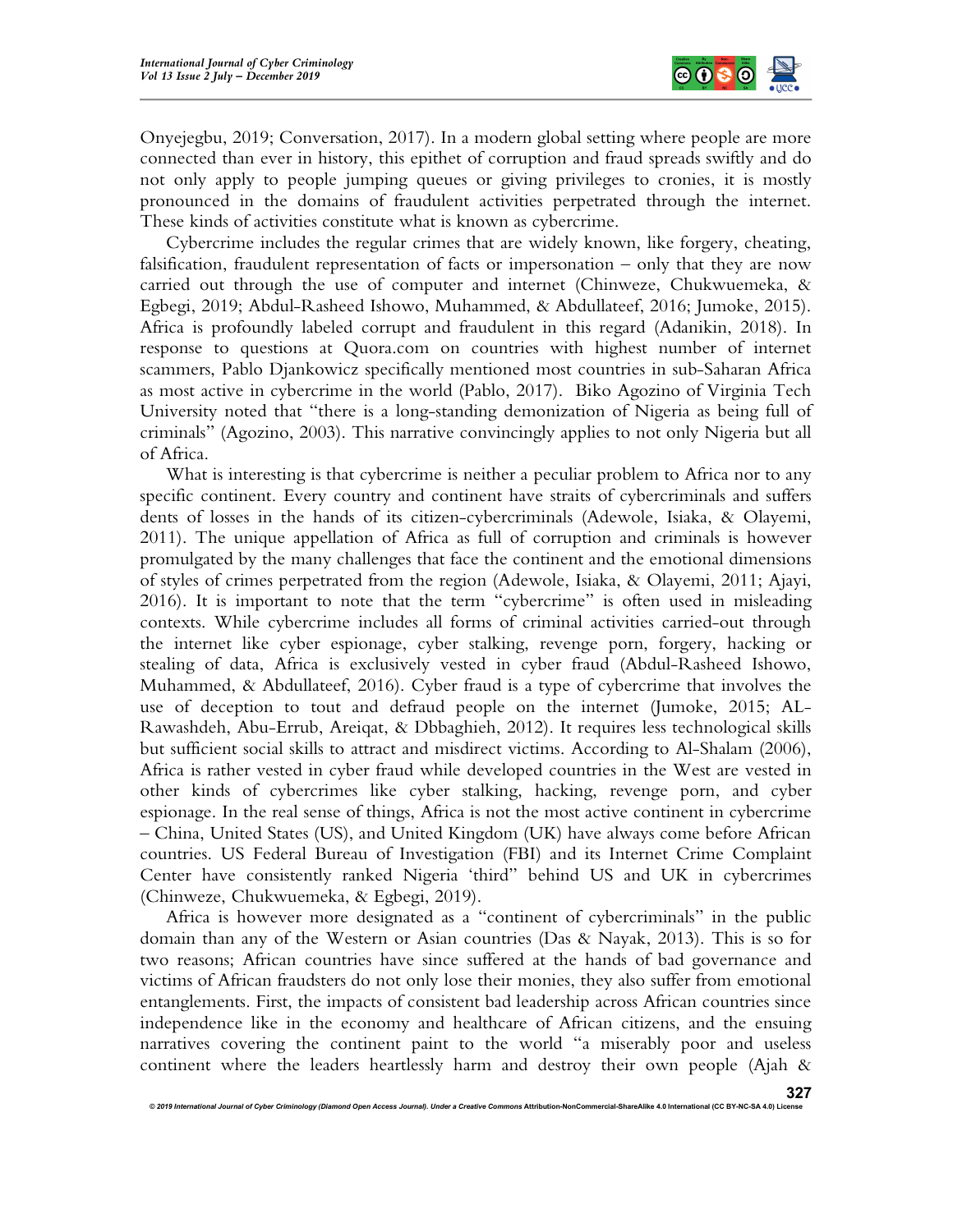Okoro, 2017)." With this narrative clouding every mention of Africa to non-Africans, it is easy to conveniently append everything bad to the continent. Second, the primary goal of every African cyber fraudster is financial benefit. They are considerably unsophisticated, keen for quick access to victims' cash, and sometimes even annoying in a unique annoying manner. They fit the narrative of "miserably poor Africa" and often conjecture their own stories of how miserable their lives and homes are – just to convince and misdirect their victims (Ayofe & Irwin, 2010; Bamrara, Singh & Bhatt, 2013).

 These "pity-seeking" conjectures often successfully seduce victims and part them with their life-savings. This is always painful because the method does not only lure and harm the emotions of victims – it also costs them savings that took very long to build. Danquah and Longe (2011) noted that because it is easy to attribute everything bad to Africa in addition to the unique emotions and pains associated with methods of cyber fraudsters from Africa, most non-Africans unconsciously consider Africa as most fraudulent of all continents – even when US and UK are evidently ranked higher than any African country.

 Africans have reacted to this global attribution of corruption and cybercrime but these reactions have been rather conflicting (Chinweze, Chukwuemeka, & Egbegi, 2019; Danquah & Longe, 2011). After David Cameron's public declaration of Nigeria as "fantastically corrupt," the Nigerian president went on to tell News Channels that he agreed with Cameron and would demand repatriation of funds looted from Nigeria back to Nigeria (Olalekan & Kamarudeen, 2016). Opposition parties in Nigeria vehemently rejected Cameron's assertions and reprimanded the president for espousing such notions (Affe, 2010). The actual confliction in response exuded itself in Nigerians' remarks on social media. Nigerians could not agree on the meanings of Cameron's assertion and their implications for the country. With this failure to reach consensus, the chant of Africa as a continent of corruption and cybercriminals yet endured. These conflictions are proofs that Africans have no consensus on meaning of cybercrime, size of its threats or methods of addressing the threats (Danquah & Longe, 2011). The implications of this inability of Africans to agree on meanings and actions are many – but the graveness of impact is most on the neo-economy.

 Many scholars have studied cybercrime in Africa and made valid contributions on impacts and viable rectification measures (Das & Nayak, 2013; Desai & Patel, 2013; Folashade & Abimbola, 2013). What however has not been achieved is a detailed study on how cybercrime affects success of businesses in the neo-economy. This gap is what this paper intends to fill.

The article is divided into four sections. The first section that started with 'Pathology of Crime and Cybercrime in Modern Africa' discusses brief genealogy of crime in Africa, coming of internet, emergence of cybercrime and methodologies of cybercrime across the continent. The second section introduces the neo-economy, its economic successes and opportunities in the continent. The third section discusses 'Impact of Africa's cybercrime profile on neo-economies' and the theoretical framework supporting this study. The fourth and last section discusses strategies to rectify Africa's cybercrime profile and mitigate effects of cybercrime.

© 2019 International Journal of Cyber Criminology (Diamond Open Access Journal). Under a Creative Con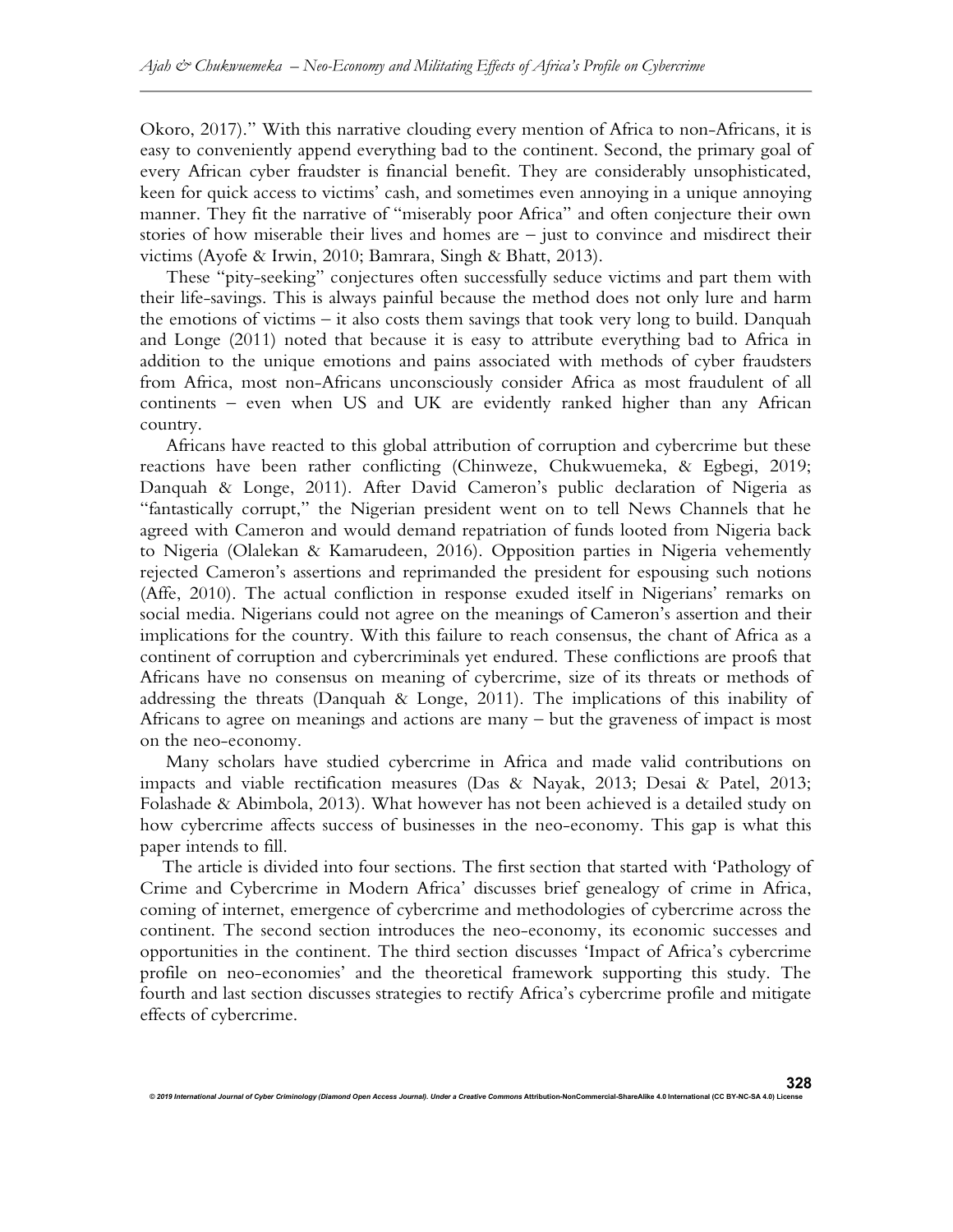

329

# 1. Pathology of Crime and Cybercrime in Modern Africa

 Crimes and criminal tendencies are not novel. People of all ages have experienced their shares of what such social factor entails. In modern Africa however, cyber frauds are unique but are underscored by preexisting foundations set from the old Africa.

## 1.1. Earlier Africans

 They were the first generations. The primitive ones; they lived in small groups in unsophisticated societies where everyone knew everyone and trust was based on this knowledge (Khan Academy, 2019). Crimes like stealing existed but no sophisticated arts like defrauding, impersonation or forgery existed. As time passed, African communities grew. More sophisticated patterns of trade emerged. Egyptian Pharaohs organized large populations, collected taxes, and invented more advanced systems of trade and governance. As at the first points of contact with Europeans, trade systems were still very basic in Africa – and only unsophisticated crimes existed (Lawpadi, 2019; Khan Academy, 2019).

 Khan Academy (2019) notes that the coming of Europeans during the colonial era brought changes to Africa in trades, methods and perceptions. The old level of trust still strongly existed in trades but new methods of doing farming and trading were introduced. Seeing how their colonial masters lived, Africans began to imagine new lifestyles for themselves. The battle for resources and favor of their masters ensued, creating divisions within clans and often within families. People switched religious faiths and often value systems (Khan Academy, 2019). Fathers turned on sons and sons turned on fathers. Trading systems changed and general consensus on "right and wrong" changed as well, but criminal methods were still basic. In late periods of colonialism, methods of crime upgraded especially with ascension of few Africans to political positions – but these methods still lacked much sophistication and popularity compare to modern era.

 At the early hours of independence, a new Africa emerged. Hopes were high, Africans abroad migrated home to build their homelands and the euphoria was unimaginable. Most countries still lacked strong, educated work force – education was prized and graduates were often begged to take jobs. Africans became the presidents of African countries and finally lived like their colonial masters. This also created a new form of imagination in the minds of most Africans. A belief that everything is now possible; anyone could be anything. Anyone could be the president of Uganda, Kenya or Ghana. People went to schools with their hearts filled with dreams of the future – including a sense of guaranteed future of grandeur. It did work out for many (Khan Academy, 2019). With the huge lack of educated skills in public service and industries, most graduates were quickly absorbed with reasonable salaries. In the course, Africans also learnt sophistication. Educations abroad broadened their views of the world. This was further supported by widespread emergence of universities and other tertiary institutions in Africa. Since jobs were readily available for graduates and many were satisfied with their salaries, crimes were still not as popular as in recent times (Ajah, Nwokeoma & Okpan, 2017). Most criminal activities were only noticeable within ruling elites who carelessly handled states' resources for personal gains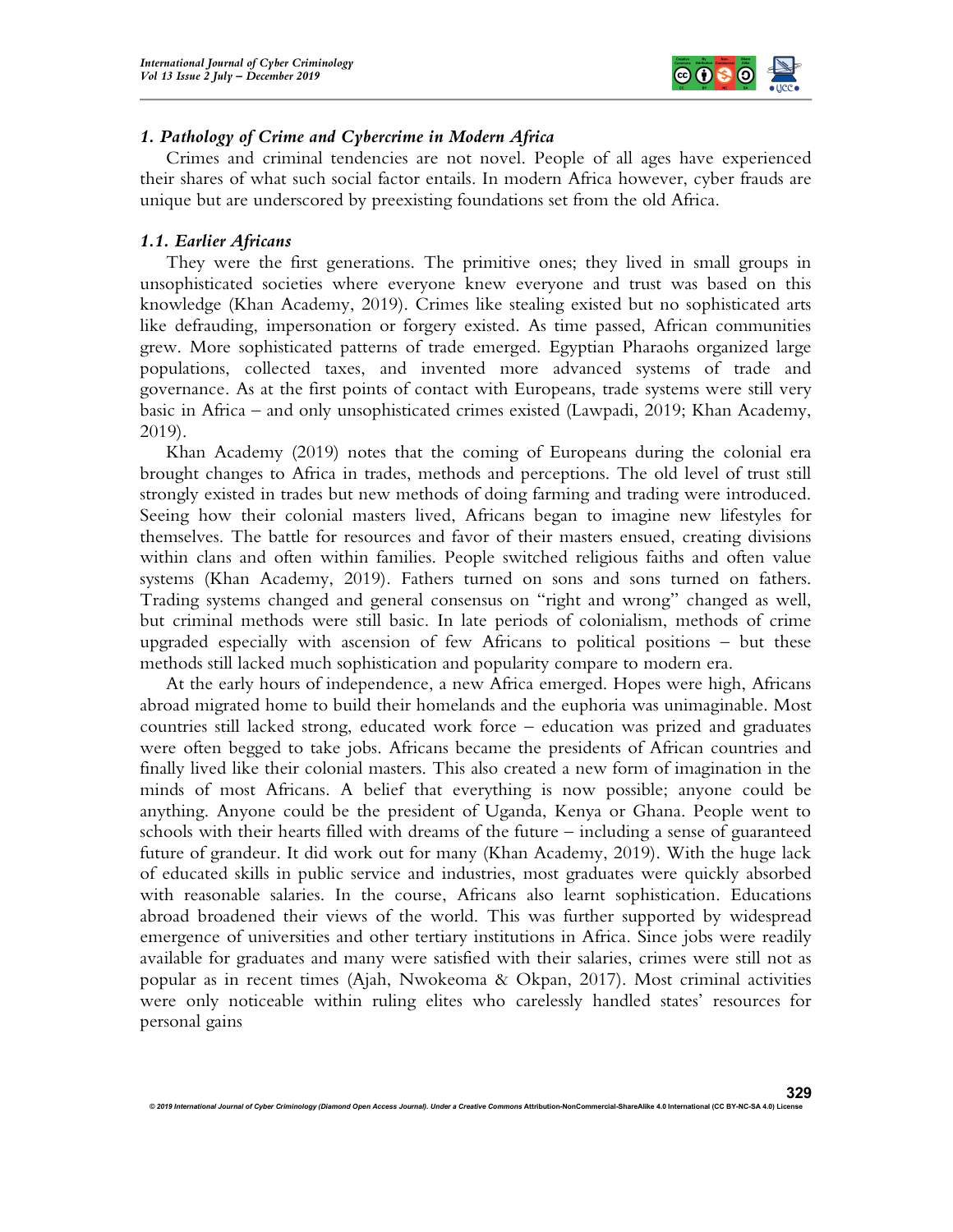## 1.2. Millennials and Birth of Cybercrime

 Most African countries received independence around 1955 – 1970. As at 1981 – 1997 when the millennials were born, people born during the independence era were the new adults (Folashade & Abimbola, 2013). They were the products of the high hopes and euphoria of independence – the old breeds. Along with their own expectations of the future, they transferred this euphoria to the younger generation, the millennials. Millennials were taught from early age that school education means guaranteed success. Just like the independence generation, they were taught that graduating from school means guaranteed jobs and comfortable lives. According to Ajah and Okoro (2017), young children from poor homes or who faced certain socioeconomic challenges were promised better lives and brighter futures if they managed to learn to read and write. It became a religion, every hardship or mere bad luck experienced by young millennials while growing up were promised to fade away over time – in a better world guaranteed in the future (Ajah & Okoro, 2017; Gercke, 2013).

 Mothers taught their sons that everything is possible and they could be anything, even the "president of the world." Most children grew-up imagining a future where they have breakfast in London, lunch in Berlin, and dinner in Washington. It was an era of dreaming and millennials were busy dreaming while the work was not done. Most performed terribly in schools, others had personal cultures that were not pro-productivity. Nonetheless, a new euphoria of "non-encumbrance" grew and this time – fueled by narratives from parents and relatives from the early post-colonial Africa (Gercke, 2013). In every moment of hardship or inconvenience in their families, parents often told their young millennials that they will fix the challenges when they grow up. This created a sense of responsibility to solve their family problems and take-up their parents' roles as soon as they can. These beliefs, euphoria and sense of responsibilities were not matched with work. Young millennials worked less hard than their parents, lived more carelessly, and simply stayed back and dreamt.

 At the dawn of the twenty-first century, the dreamed future of millennials had begun. The oldest millennials were 20years old at the time. They were migrating to adulthood. The dreamed futures were not coming to reality (Froggio & Agnew, 2007). An old clique of leaders had already established themselves and a system that makes it difficult for youngsters with little network and funding to near political positions – regardless how creative or thoughtful the youngsters might be. Public service systems were already crowded and private companies were few and had limited spaces for teeming number of school graduates. The reality became direct opposite of what most millennials had imagined (Frank & Odunayo, 2013).

 Internet was finding its way into the lifestyles of Africa at the time. As at 1996, Ghana had already secured a permanent internet connection – Nigeria followed in 1997. It was a new system that had the potentials to connect the world. It was costly at first but consistent improvements and competition lowered the prices. Right now, anyone could own a gadget and internet connection for as low as US\$100 or less (Chinweze, Chukwuemeka, & Egbegi, 2019). Bringing the world to one "public auditorium" called internet has as much complications as it does have opportunities and benefits. Despite the spate of bad leadership in the continent, the dawn of twenty-first century came with news of democracy and demise of military dictatorship. Some westerners saw the opportunities

© 2019 International Journal of Cyber Criminology (Diamond Open Access Journal). Under a Creative Com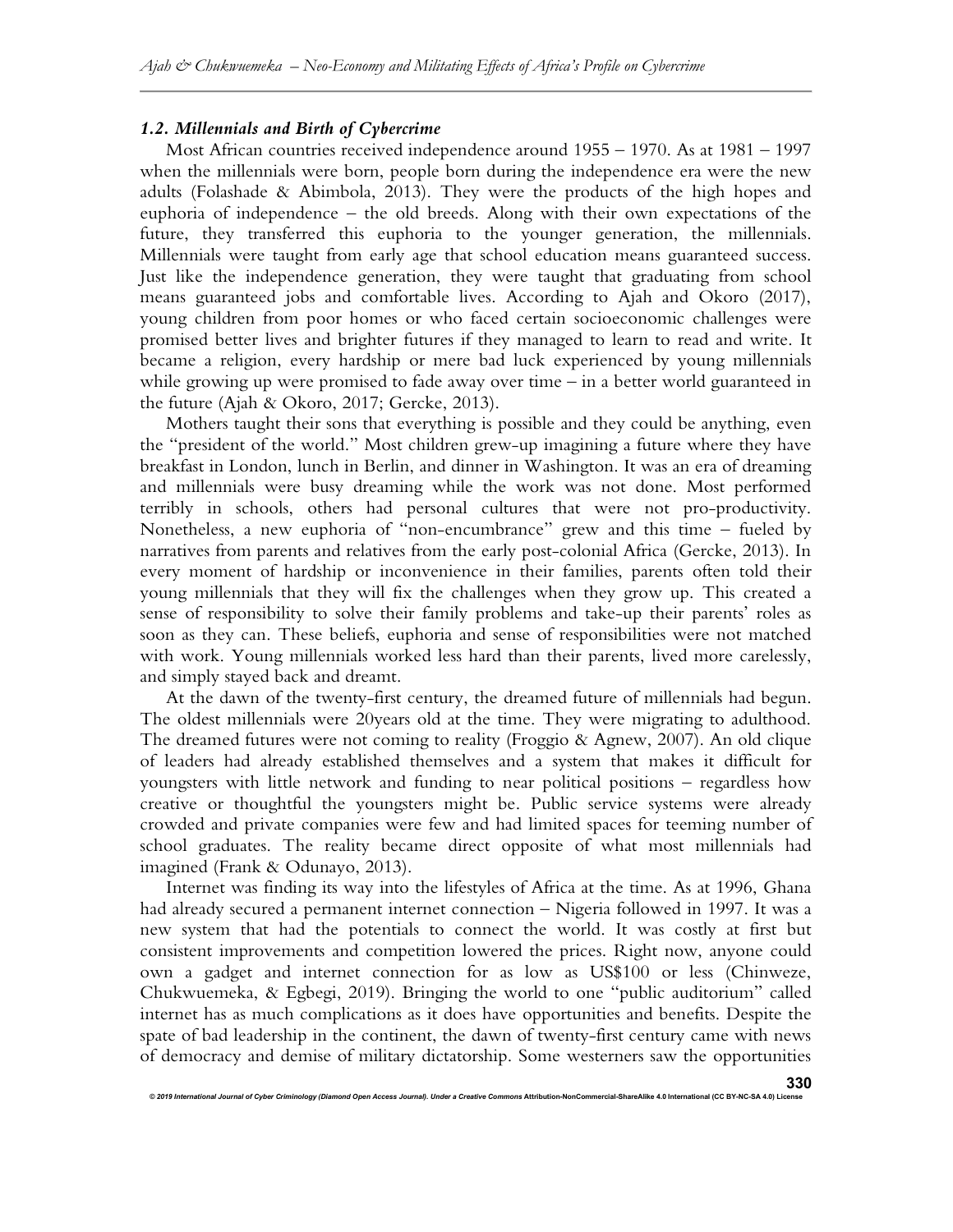

331

for investments in new business systems in this new Africa like purchase of properties, purchase of oil wells and promotion of existing solutions. Most leveraged the internet, which is the most cost-effective means to discover and learn about distant locations. The smart and often educated millennials whose "imagined futures" have been shattered by ceiling realities saw Western interests in investments as ways to make quick money and realize their dreams by selling falsehood to the foreigners who sought real business opportunities (Ajah & Okoro, 2017).

 It quickly established as a pattern, young millennials started seeking and contacting foreigners on the internet with "false" business opportunities in calculated efforts to defraud them – and cyber fraud began. Because governance in African countries increasingly failed to institute accepted laws and systems that enabled millennials to work and achieve their dreams, cyber fraud that was started by a handful of people grew to hundreds of thousands and millions of people - and it gradually became a reality that 'Africa equals cyber fraud.'

#### 1.3. The Internet and Cyber Crime

 No one knows exactly when and for what purpose internet was created. Certainly, it was created in United States at the supervision of the military (Ian, 2004). Internet has become the single most connected and important information sharing facility in the world. A PR perspective would probably brandish that internet was created to link the world. It has globalized cultures and innovations, and enabled old and new businesses to succeed exceedingly through data management, information sharing and enhanced decisionmaking processes.

 The Internet is a network made-up of many computers and smart devices for easy movement of data from one device to another (Ibikunle, 2005). Different people have perceived and reacted to the creation of internet based on their different interests and how it best serves them. Security agencies have mounted surveillance and other security apparatus through the internet. Businesses have integrated their processes for efficient data storage and easier access to information for decision making (Ibrahim, 2016). Most businesses also reach their customers through the internet. The biggest benefit of the internet in twenty-first century is that everyone is now connected with everyone.

 Imhof (2010) maintained that criminals and common fraudsters have also leveraged the internet in searching and misdirecting their victims, hence cybercrime. Cybercrime includes all forms of crimes perpetrated through the use of computer and internet. Crime is not new, it is cybercrime that is new (Abdul-Rasheed Ishowo, Muhammed & Abdullateef, 2016). The emergence of internet demanded and established new forms of social behaviors that had no existence before the internet. People used to express themselves in face-to-face interactions or simply write, but same results could now be achieved with a phone call between two people that are far apart (Innovative Dynamic Networks (IND), 2016). A new form of habit and social paradigm that enables people to achieve same conversational effects as in real-time face-to-face interactions on the phone evolved. Crime also evolved with new methods and social paradigms that enabled it to settle and thrive on the internet.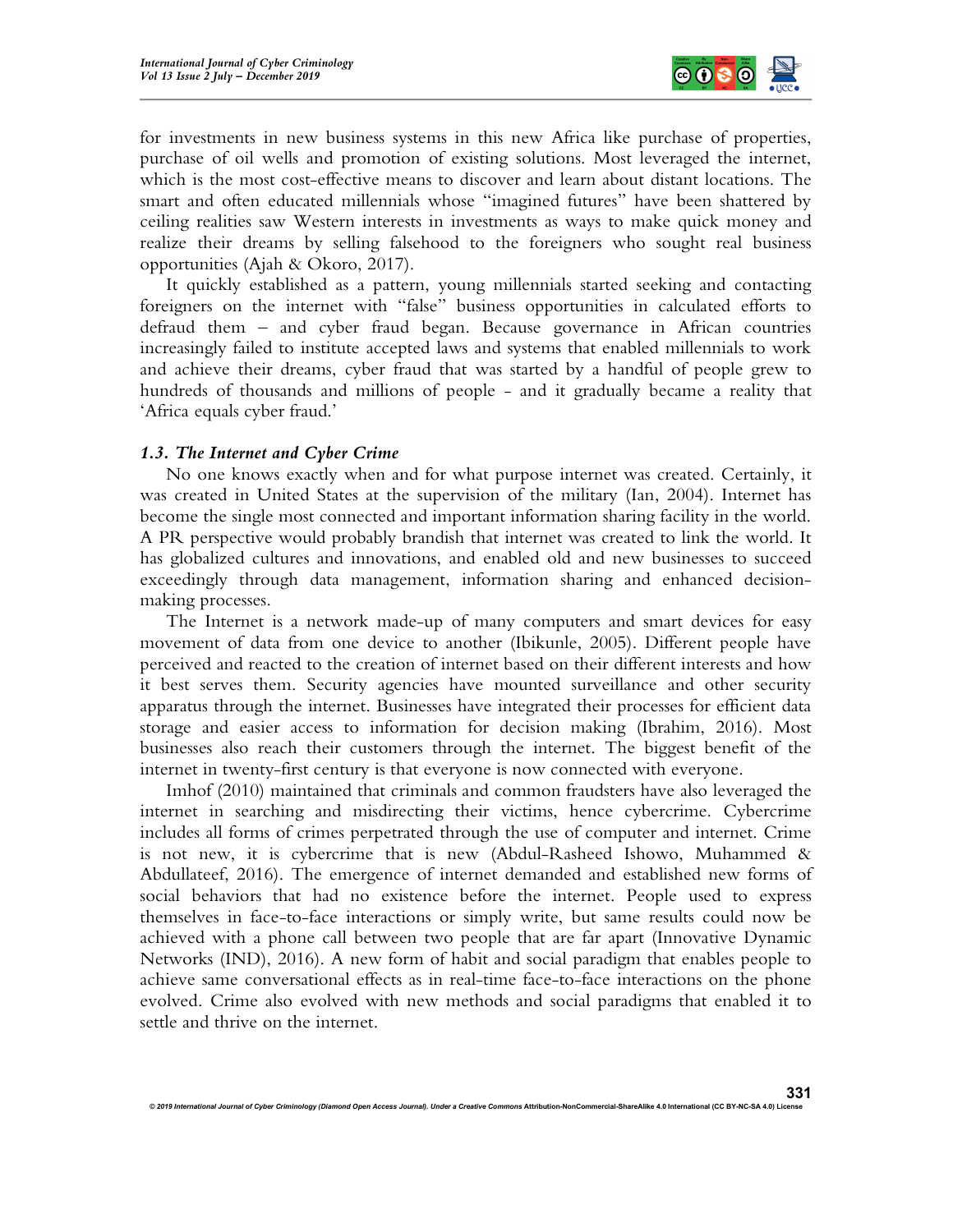# 2. Methodologies of Cybercrime in Africa

 A certain social paradigm always takes effect when huge changes occur that disrupt existing systemic models like changes from socialism to capitalism or dictatorship to democracy. Same paradigm occasionally happens with leadership changes as well (International Cyber Security Protection Alliance (ICSPA), 2016). It occurred in 1776 after America's independence when slaves and free men comprising artists, carpenters and all kinds of talents migrated from all-around the world to America. It occurred in Europe after the formation of Eurozone and hundreds of foreign companies stormed the continent hoping to leverage the opportunities of a single large market (International Telecommunication Union (ITU), 2009). In early twenty-first century, it occurred in Africa – for the second time, the first being the independence euphoria. The early 2000s brought a new Africa where most African countries were just migrating from military dictatorships to modern democracies. This wave, which is common with such social paradigms, invited much euphoria on new kinds of opportunities in Africa (Jackson & Robert, 2016). Throughout the late hours of  $20<sup>th</sup>$  century and first decade of  $21<sup>st</sup>$  century, the world looked to Africa for new opportunities expected of the changing social paradigms. The penetration of internet through the continent created new ways of seeking these opportunities. It was at this time that local fraudsters embraced the opportunity of the internet to go global and created a new version of fraud called cyber fraud (Jaishankar, 2007).

 According to Jansen and Leukfeldt (2016) cyber fraud includes all use of falsehood on the internet to gain a dishonest advantage. It is a type of cybercrime and is less diverse than cybercrime. Cybercrime includes all forms of criminal activities carried out on the internet. This includes hacking, cyber espionage, SIM swap, cyber fraud, and many more. Africa is most vested in cyber fraud. More sophisticated cybercrime activities also exist in Africa especially cyber-hacking of all sorts. In 2017, 50 graduating students from Makerere University Uganda were removed from graduating list in accusation of hacking into the University's system to change their grades (Abdi, 2016).

 The bank systems are also often hit through direct hacking, malware planting, and many other more sophisticated means. Experts have estimated that over 80% of personal computers in Africa are infected with viruses and other malicious software that aid hacking and data loss. There are also rumors of a very gigantic network of malware-infested laptops called "botnet" that has the capacity to take down the whole internet (Franz-Stefan, 2010). Some of these sophisticated methods of cybercrime are manufactured and carried out in Africa while some are manufactured outside the continent but used in Africa – nonetheless, they all threaten African and global cyber security from Africa. It is important to know that this paper addresses how the epithet of Africa as home of cybercriminals and fraudsters has affected the success of the neo-economy in Africa – and it is not intended to address all spheres of cybercrime like the more sophisticated methods of cybercrime. This is because every modern nation faces the challenge of cybercrime and have them manufactured and used locally, but not all nations have such renowned epithet of cyber fraudsters like African nations. This unique personality in cyber fraud is what this paper address.

 Methodologies of cyber fraud have evolved over time to match the changing social narratives between Africa and Africans and Africa and the rest of the world. In the early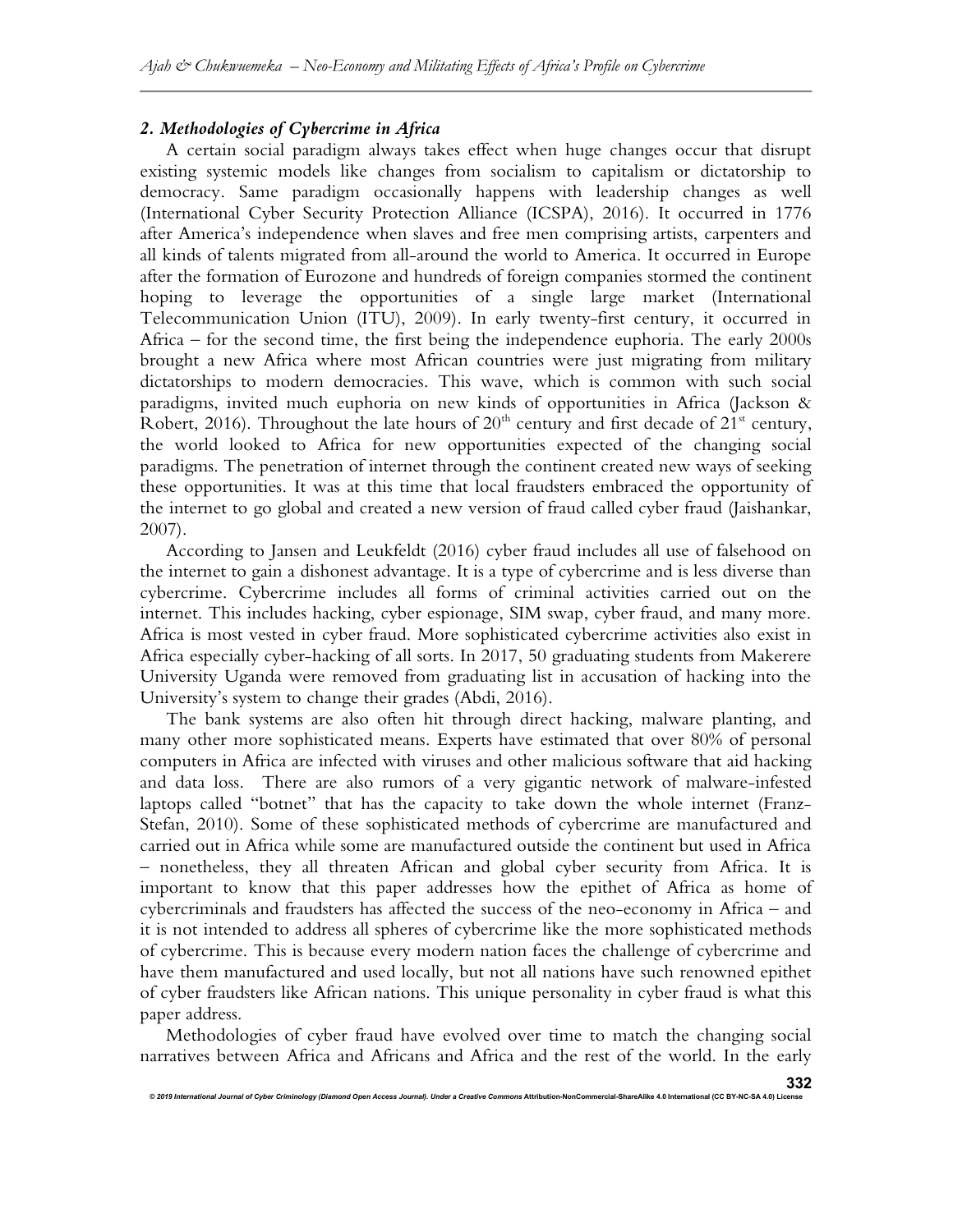

2000s, Africa was newly opened to the world and both businesses and individuals scouted for big opportunities in the continent. Because the Western and European businesses thrived on trust and agreements, foreigners from both regions easily placed faith in dealing with business opportunities from Africa (Chinweze, Chukwuemeka, & Egbegi, 2019). At the time, the model of cyber fraud was to forge documents and sell hypothetical or fake products to foreigners through the internet. They would search, study and send messages to target victims, bearing news of "unique" opportunities to buy items or make investments with guaranteed profits (Prince, 2019). Some of these messages are often too good to be true or so fashionably constituted that red flags are hard to detect. For instance, contacted for purchase of bullions of gold which turned out to be fake, buyers reported receiving emails like;

"I am Kwassi Mensah from the family of his royal highness NANA APAI MENSAH of the Ashanti Kingdom in Ghana. As part of our royalty, we, the royal family is entitle to some % of the total gold mined in the Ashanti kingdom, in view of this, we have in stock 280kg of a Alluvial Gold Dust 22 Karats, we are looking for a serious buyer" (David, 2012).

Or like this;

"We are group of miners located in Africa presently in tarkwa Ghana. We are the best in local mining in the history of mining in Ghana, we can supply up to 100kg per month, and we do CIF with no upfront payments needed by our LMO which is the local mining organization, all transaction to be closed via our UK Partners" (David, 2012).

"Alliance Brokers UK or GMM "Ghana ministry of Mines. Our AU is noted for its prolific purity of 96.7%- 98.9% Purity and can be refined up to 23 carat plus, 100% POP of merchandise will be provided to seller while buyer provides POF and transaction to be closed via Alliance Brokers. We are ready to work with any mandate/Broker with a qualified certified Buyer with legal rights to Buy AU gold from Ghana/Africa." (David, 2012:).

 Such seemingly genuine business opportunities go on to become scams to steal and defraud people. For people that lack adequate knowledge of Africa, this method often works. This can be considered to be an 'Investment Opportunity' method.

 After a while, the scammers resorted to a complicated begging approach. In this method, they always approached as victims of some injustice or illness and hold huge opportunities of money or love if helped. An instance is a recent email I received from one Mrs. Marianne Jeanne. She writes …

#### "My Greetings

I am Mrs. Marianne Jeanne; I have decided to donate what I have to you /Churches/ Motherless babies/Less privileged/Widows' because I am dying and diagnosed for cancer for about 2 years ago. I have been touched by God Almighty to donate from what I have inherited from my late husband to you for good work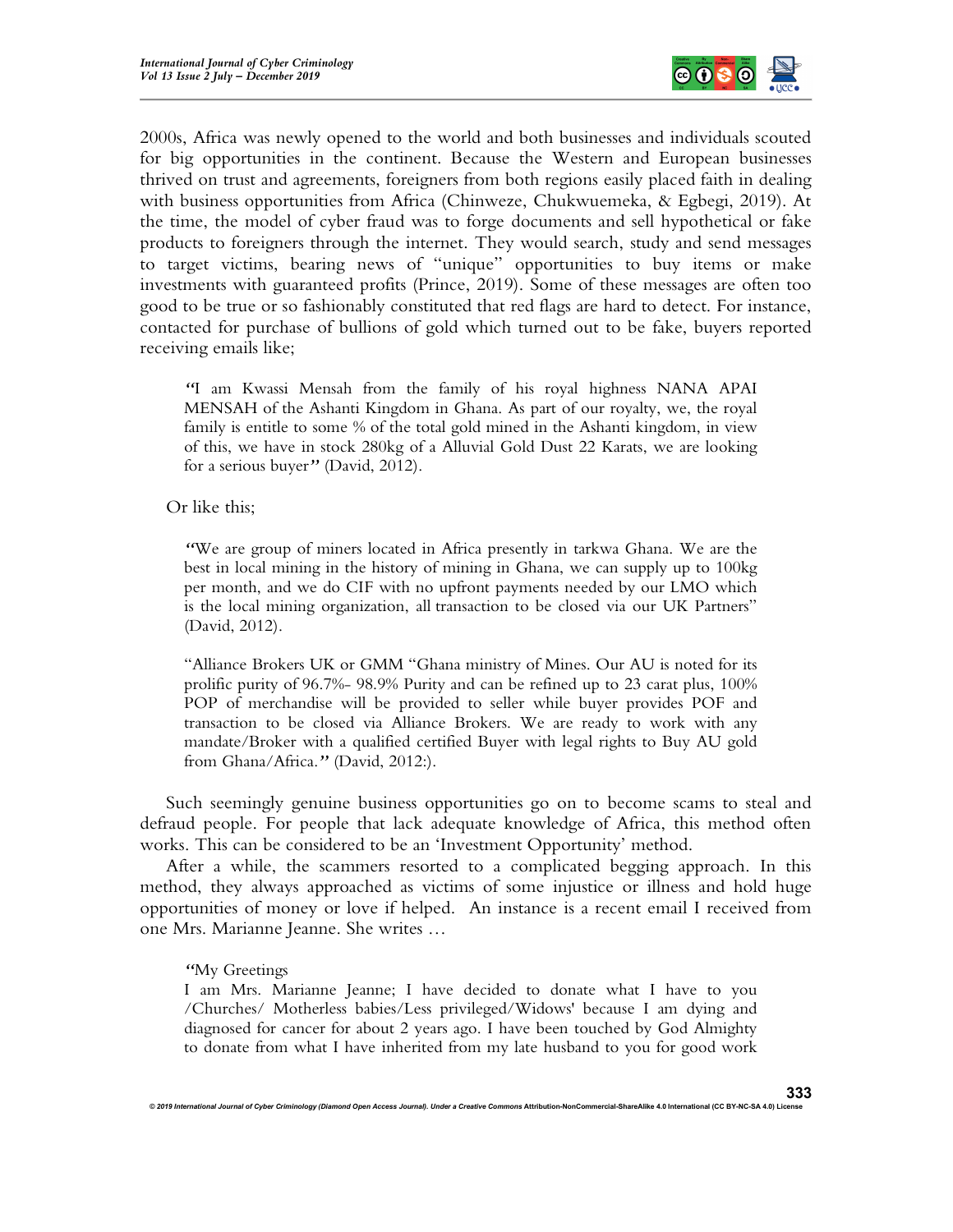of God Almighty. I have asked Almighty God to forgive me and believe he has, because he is a Merciful God I will be going in for an operation surgery soon.

I decided to will/donate the sum of  $(6, 8.5, 1)$  million Euros) to you for the good work of God Almighty, and also to help the motherless and less privilege and also forth assistance of the widows. At the moment I cannot take any telephone calls right now due to the fact that my relatives (that have squandered the funds gave them for this purpose before) are around me and my health status also. I have adjusted my will and my lawyer is aware.

I wish you all the best and May the good Lord bless you abundantly, and please use the funds judiciously and always extend the good work to others. As soon as you get back to me, I shall give you info on what I need from you, then you will contact the bank and tell them I have willed those properties to you by quoting my personal file routing and account information. And I have also notified the bank that I am willing that properties to you for a good, effective and prudent work. I know I don't know you but I have been directed to do this by God Almighty.

I Have all my Hospital document which i can send to you as prove to what am tell you and my seriousness to this.

Reply to my private E-mail address (mariannejeanne849@gmail.com)

If you are interested in carrying out this task, get back to me for more details on this noble project of mine.

Yours Faithfully, Mrs. Marianne Jeanne."

© 2019 International Journal of Cyber Criminology (Diamond Open Access Journal). Under a Creative Con

 In most cases, these requests seem so convincing that "soft-minded" people become convinced and fall victim. This method can be considered as 'Pity-Seeking' method.

 Another model that has been massively used involves fabricated love narratives paraded on social media and dating sites. This approach has mostly affected women in the ranges of +50years old. In a particular case, Maria Grette, a 62-year-old Swede was approached and cajoled into love by a 58-year-old Danish man named Johnny who lived in England (BBC News, 2016). Maria was lonely and narrated Johnny as a man with a unique sense of romance more than she has ever experienced in any man. In the course of their relationship, Maria was emotionally cajoled to transfer thousands of dollars to Johnny to help treat his son's sickness. This would have been a perfect love story - only that Johnny was actually a 24-year-old Nigerian who graduated without a job. Maria lost considerable amount of money to the boy and only abated after she has lost enough amount of money that awoke her suspicion. This 'Love Affair' method affects even the most intelligent people.

 These constitute cyber fraud and have established a narrative for Africa among natives of other continents. These constructs that utilize the looks of truth and emotional entanglements - love, pity – all came together to uniquely position Africa at the center of cybercrime in public domain even when other continents actually lead in cybercrime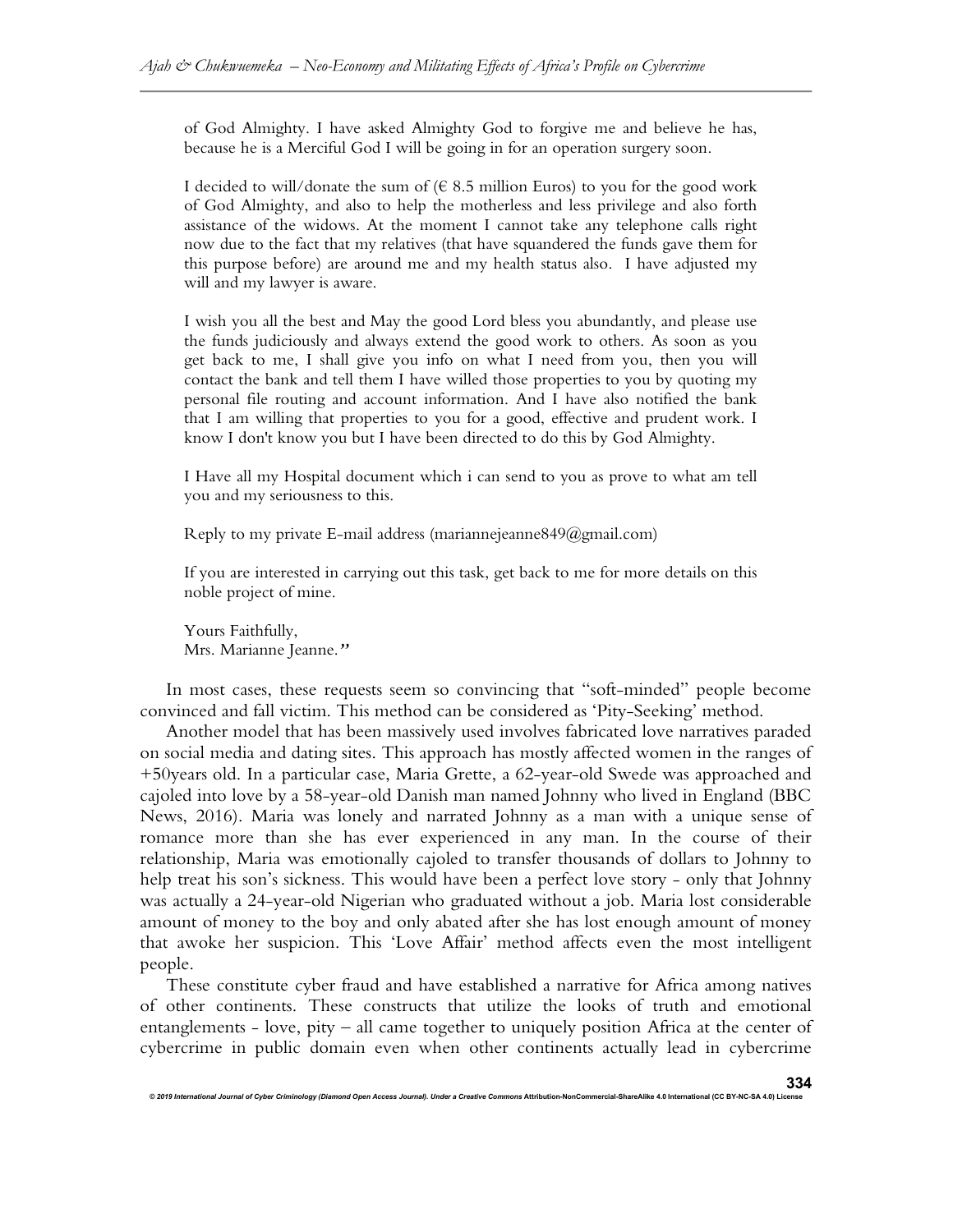

activities. It is as though Africans are all criminals, fraudsters, and shameless internet scammers.

## 3. The Neo-Economy

 Primeval economies in Africa were based on subsistence farming. During their time, people also exchanged goods for goods and practiced diverse methods of basic trading. Upon contact with the Indians, Arabs, and Europeans, trades and trading systems became more sophisticated – but still involved physical exchange of goods with money. Colonialism further opened Africa to the world. During which Europeans toured the continent and left no economic potential stone unturned. Specialties were discovered – cocoa for Ghana, groundnut for Nigeria, rubber for Congo, and specific produce or crops for certain countries (Ajah & Okoro, 2017). Africans were taught how to sign contracts, make partnerships, setup businesses, govern, and do many things that made trading more sophisticated and efficient. African economies became dependent on agriculture and trade of agricultural products. At the twilight of colonialism and reign of independence, natural resources like Gold, Crude Oil, Diamond, and others came to limelight. This added more products to trading and further diversified African economies into agriculture, trading, and natural resources (Sahara Reporters, 2018). The advent of the internet only brought new systems for trading, communication and information sharing. These new systems quickly became industries of their own. They form the neo-economies.

## 3.1. Economic Success of the Neo-Economies

 While Africa experienced economic evolutions, other regions witnessed same growth particularly in America, Europe, and Asia. These regions had the original epiphanies and led the changes in neo-economies. As at the time Ghana struggled to secure first permanent internet connection in Africa in 1995, Americans were already shopping on Amazon and internet in China was already established that the Chinese started shopping online 4yrs later. All the businesses or economic activities that exist solely on the internet or have internet/related technologies at its core operations make up the new economy. This includes businesses like Amazon, Alibaba, Microsoft, Facebook, Instagram, Jumia, and others.

 These neo-economy businesses have achieved profound successes more than is possible with simple trade. For Africa, they have improved conditions of living in healthcare, shelter, finance, farming, and education. With companies like LifeBank, Prediagn or Medsaf – Africans are guaranteed of ubiquitous access to blood, clinical record, and total elimination of fake drugs. These are challenges in healthcare system that most African governments have battled without success. The neo-economy has also shown to grow faster and create new jobs for Africans unlike traditional businesses. Cellulant, a Kenyan FinTech company founded in 2004 grew from zero employees to over 321 employees as in 2017 (Cellulant, 2018). Yoco, a South African company founded in 2015 grew from zero to 114 employees in 4yrs (Yoco, 2018). The neo-economy has also greased governments' tax coffers and contributed hugely to infrastructural development and net GDP of African countries. Most importantly – it gives young millennials a new chance, an opportunity for them to gainfully employ creativity in solving societal problems and achieve the unlimited possibilities they earlier imagined.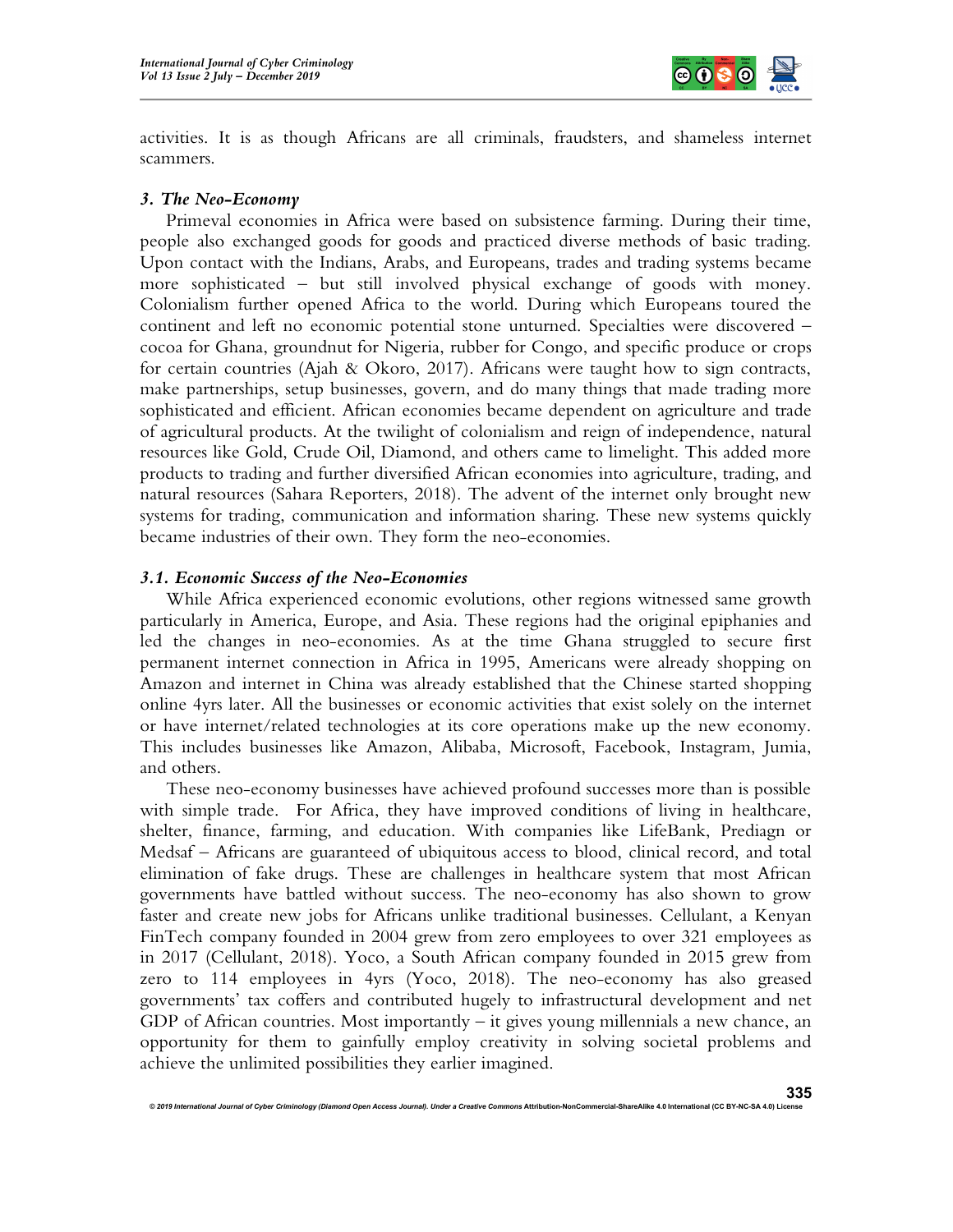#### 3.2. Opportunities in the New Economy

 The biggest opportunity in the neo-economy is the chance to improve lives and conditions of living in Africa. These improvements will manifest in better health technologies and recipes, new methods of sheltering, creation of new jobs, enhancement of governance systems, establishment and maintenance of infrastructures, and profound proliferation in innovations and decrease in crime – including cybercrime (Onwuama, Ajah, Asadu, Ebimgbo, Odi & Okpara, 2019).

 It is undoubtedly possible for the neo-economies to elevate living conditions in Africa to the standards of Europe or North America – and strike a socioeconomic balance in world order. Maximizing the opportunities of the neo-economies can come from trust and acceptance, support and encouragement, financial investments, and growth of an informed or tech-savvy public.

#### 3.3. How Africa's Cybercrime Profile Affects Success of the Neo-Economy

 Two foundational things companies and businesses of the neo-economy require to innovate, survive, and grow are trust and financial investments. Trust connotes a highlevel confidence that these businesses and companies can be truthful, useful, and should be given trials to prove their relevance (Timothy, 2018). This trust is expected of customers and partners. With trust from African users in the market, neo-economy businesses can reach their target users at ease, help solve users' pain-points and generate revenues to scale the businesses (Tan, 2009). But when trust is exculpated, target users consider the businesses to be fraudulent by default. Then stay away from such businesses and stick to old manual processes – even when the neo-economy businesses offer better values to them. In such scenarios, neo-economy businesses find it hard to sell, scale or even survive. The businesses eventually die-off and great opportunities become lost.

 Another key need of neo-economy business is financial investments. New economy businesses are highly scalable and must scale to survive in global competition. Most often than not, the businesses do not have sufficient funding to scale and meet their targets – and would need external financial partners to invest and help them build (Timothy, 2018; Ajah & Okoro, 2017). At the current state of development, African countries have very few citizens who understand the neo-economy and have funds to invest in them. The greatest numbers of people that understand the neo-economy are outside Africa. They live, work and hold citizenships in Europe, Asia, and North America. These are the people that have also grown to believe Africa as home of criminals and cyber fraudsters. They consider every African as poor, criminal-minded and cyber fraudster by default. This epithet of fraudsters and criminals have made it extremely difficult for businesses in the new economy to raise the funds required to innovate, survive and fully embrace market opportunities.

 The biggest consequences of Africa's huge profile in cyber fraud are these lacks of trust and support required from local African markets for neo-economy businesses to succeed – and the extreme reluctance of foreign investors to trust and invest in African neoeconomy businesses due to belief that all opportunities or businesses from Africa are fraud (Chinweze, Chukwuemeka, & Egbegi, 2019).

 Key result of these is that Africa loses the opportunities of the neo-economy era while same economy makes peoples' lives better and thrive in other regions of the world. A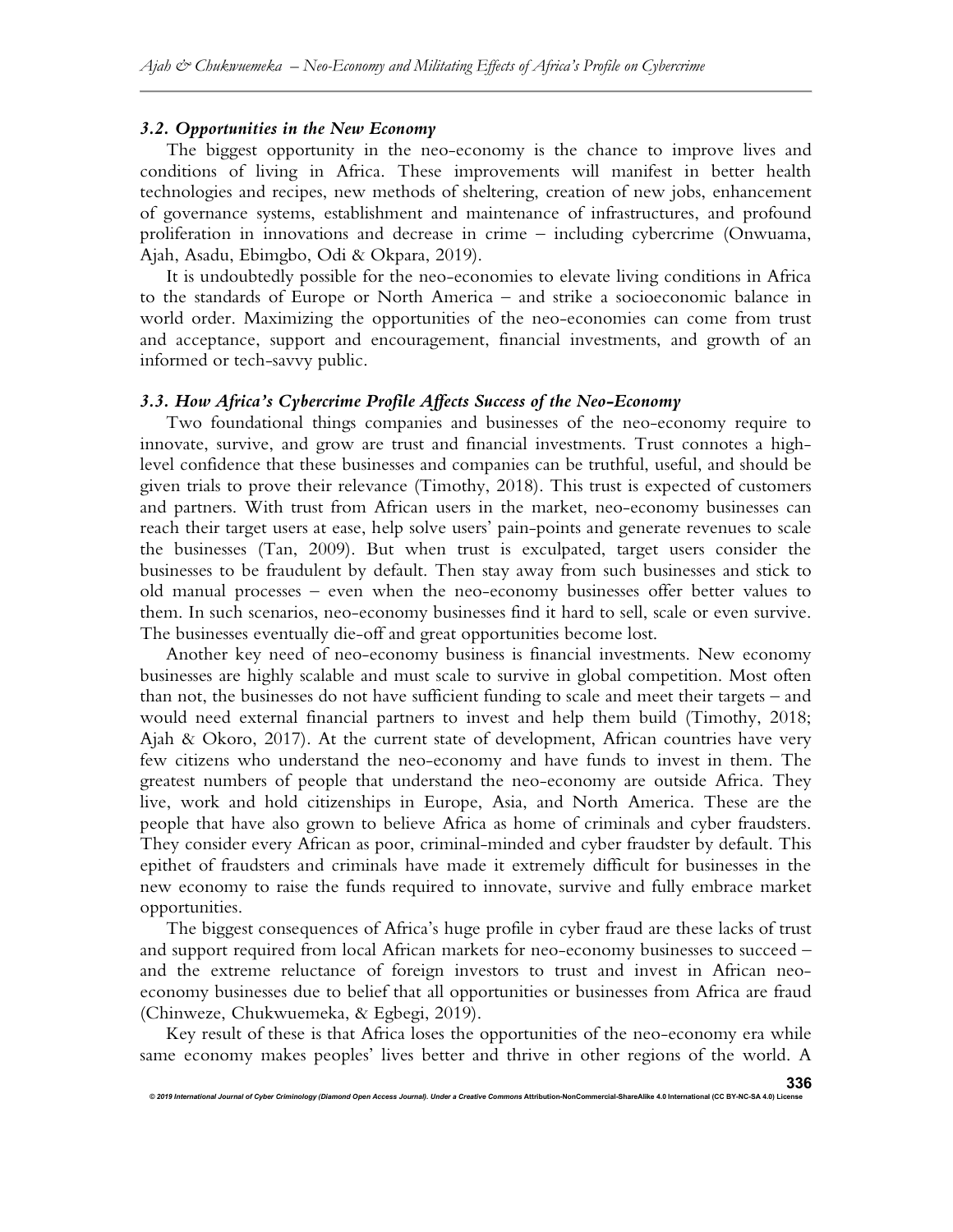

result that will trigger cataclysmic levels of capital flight from Africa, massive migration problems to Europe or North America, widespread poverty and diseases in Africa, and a vicious cycle of crime across the continent.

## 3.4. Theoretical Framework: Containment theory

 Containment theory was developed by Walter Reckless in 1961. This theory suggests that individuals are pushed and pulled into crime. Pushes are elements that pressure individuals to engage in delinquency while pulls draw individuals away from accepted forms of behavior. The theory states that pushes and pulls are buffered by inner and outer containments. The inner containment includes self-concept, goal orientation, frustration tolerance, and norm commitment and retention (i.e. elements within the individual's self). The outer containment includes social environment in which the individual resides and reflects socialization within the community (i.e. elements outside one's self) (Cardwell, 2013).

 Containment theory asserts that there is an ordering to these elements, with factors of inner containment being developed to address the onset of deviant pushes and factors of outer containment serving as secondary reinforcement mechanisms and buffers against deviant pulls. According to Reckless, we should expect to see factors of inner containment exhibit a strong and primary influence on decision making over the factors of outer containment (Kennedy, 2015).

 A situation that may push an individual towards a deviant act is one in which the individual feels some type of pressure to engage in order to escape or improve their current situation (Lilly, Cullen & Ball, 2007). As the individual is self-interested, the presence of the negative situation is pushing them toward a socially undesirable act because they see this act as a way to alleviate their current pain. The only thing keeping the individual from engaging in the undesirable behavior is the presence of strong factors of inner or outer containments (Kennedy, 2015).

 In this context, most African millennials are pushed to cyber fraud by the failures of their imagined futures to come true as they had imagined. These failures make them seek alternatives to bring their dreams to reality and mostly resort to cyber fraud as a quick, but desperate means. The millennials are also pulled to cyber fraud by lack of societal laws and systems that allow them to express their creativities and get rewarded for doing so. This is seen in how tight the leadership cults in African countries are, allowing only a handful of people into leadership positions and keeping the young and innovative millennials out of leadership systems. With increasing popularity of Africa's personality in cyber fraud, a new pull is created that affects the neo-economy and likely the future of Africa. This new pull builds a vicious cycle of cybercrime in Africa by targeting the foundation of modern economies in Africa – the neo-economy.

# 4. How to Placate African Cyber Fraud Narratives

 Of all the factors that render Africa incapable of repairing its global profile on cyber fraud, the inability of African leaders to agree on most things has had the most impact. Ensuring security of internet users is never effective with lone-ranger cyber-security efforts. It demands understanding, consensus, and both political and socioeconomic arrangements between nations to be largely effective. Africa lacks this consensus, a kind of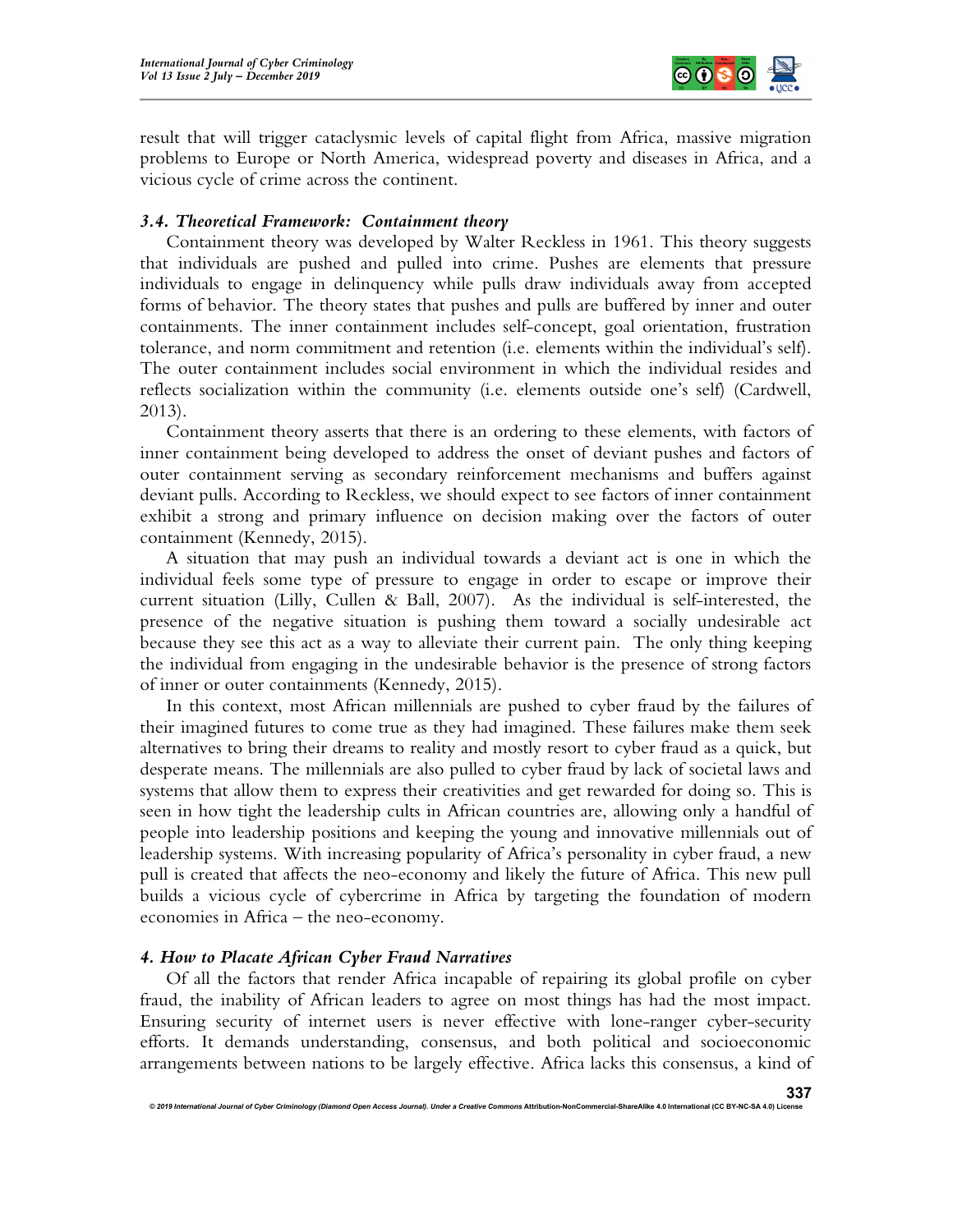understanding and agreement on meanings, scopes, and defined roles of individual nations in ensuring collective safety of internet users. This kind of arrangement is not similar to the usual random police arrests, reactive legislations or unconnected internet protocols. There is a need for broader, continental strategy where every arrest, legislation, media education, and internet protocol within every nation is part of this larger strategy and achieves predetermined goals for the individual nation and for Africa as a continent. These consensuses have to exist for Africans to take collective approach and have a chance in changing the fraudulent narratives of Africans in public domain.

 Parents need not stop giving their children the feelings of limitless possibilities, but the children also need to be taught that realizations of perfect lives are often difficult or delayed. That people can graduate from schools, stay years without jobs or even have difficulties to feed. That bad governance might reign and the citizens would need to endure, act to elect/institute better governance. They need to know and be prepared for the realities of the harsh world. By balancing the information that cultivates euphoria in millennials with preparation for harsh realities, African youths will be better prepared to embrace the future and be less engaged in cyber fraud.

#### Conclusion

 The internet has brought the world to one "public hall," a place where everyone is connected to everyone. This is the foundation of the future and most businesses have already taken every element of their existence to the internet. These businesses constitute a new form of economy called the neo-economy. The neo-economy proves to benefit humanity greatly especially in making human lives better. In Africa, the neo-economy is young and will not succeed if financial investors from developed countries in Europe, Asia, and North America do not embrace business opportunities and invest their money in Africa's neo-economy. This reluctance to invest was created by Africa's infamous profile in cyber fraud. This paper studied the pathology of crime and cyber fraud in Africa – and found euphoria planted in millennials by post-independence Africans and lack of generally accepted laws and systems as main causes of cyber fraud in the continent.

 To salvage Africa's fraudulent profile in the global community, African leaders need to reach consensuses on meaning of cyber fraud, effects and roles each nation must play to reach an agreed goal. Parents need to also balance euphoria in their children with trainings and preparations for the harsh environments in the real world.

 Conclusively, Africa is neither a country nor equal to cyber fraud; it is a continent with good people and genuine business opportunities that require considerable due diligence, just like every other business opportunity in every other continent. Africa houses thousands of technological companies in the neo-economy and these companies are open for investment.

338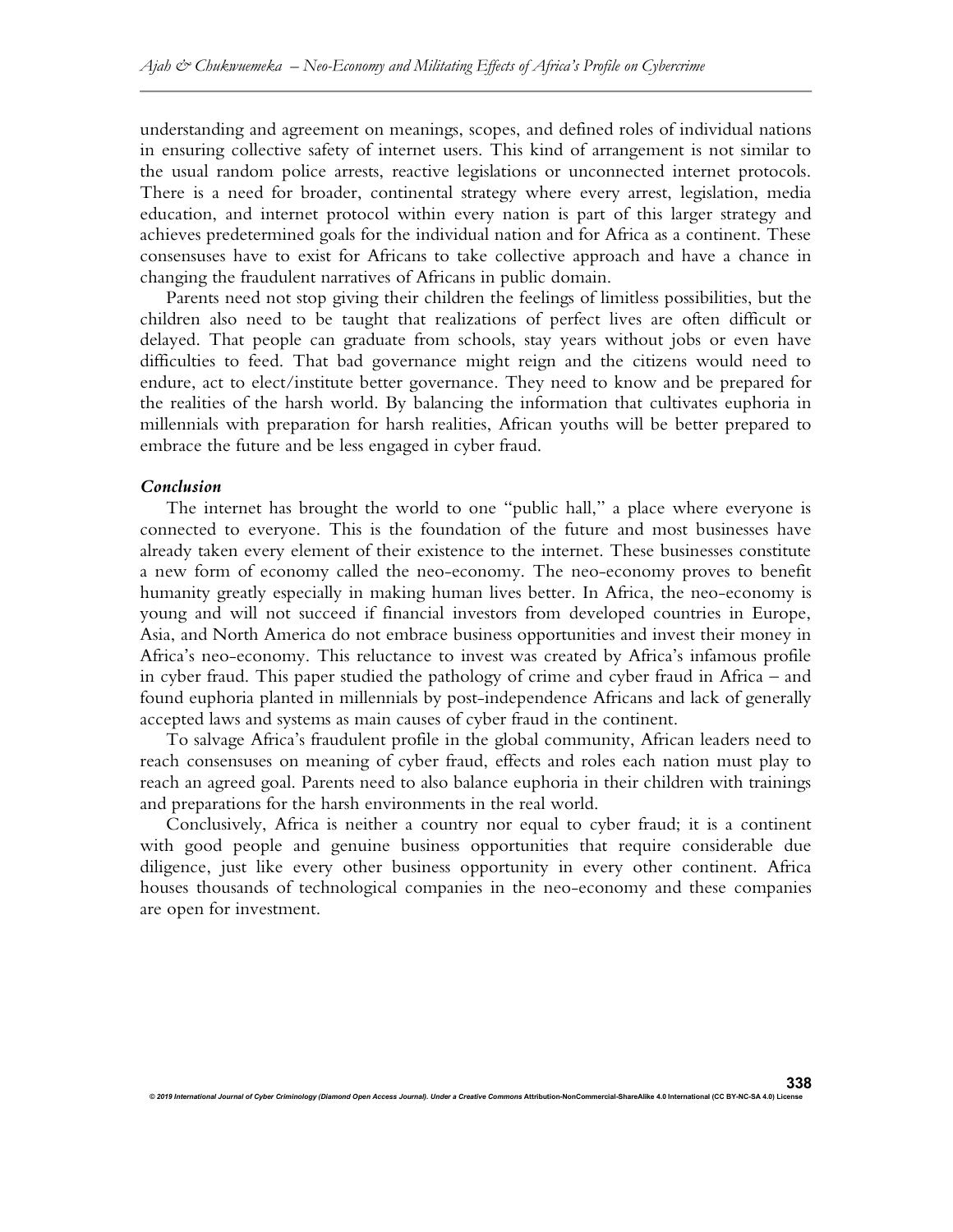

#### References

- Abdi, L. F. (2018). Cybercrime is costing Africa's businesses billions. Quartz News. Retrieved from https://qz.com/africa/1303532/cybercrime-costs-businesses-inkenya-south-africa- nigeria-billions.
- Abdul-Rasheed Ishowo, S. L., Muhammed, L. A. & Abdullateef, Y. R. (2016). Cybercrime and Nigeria's external image: A critical assessment. Africology: The Journal of Pan African Studies, 9(6), 119-132.
- Adanikin, O. (2018, May 3). Cybercrooks attempt to steal \$3.9m from maritime sector. The Nations Newspaper, Thursday, pp 12.
- Adewole, K. S., Isiaka, R. M. & Olayemi, R. T. (2011). An inquiry into the awareness level of cyber security policy and measures in Nigeria. Journal of Science and Advanced Technology, <sup>1</sup>(7), 91-96.
- Affe, M. (2010, June 15). Online shopping portal decries prevalence of internet fraud. The Punch Newspaper, Tue, pp. 25.
- Ajah, B. O., & Okoro, I. T. (2017). Diagnosis and Prognosis of the Nigerian Recession. IOSR Journal of Humanities and Social Science, 22(8), 41-48
- Ajah, B. O., Nwokeoma, B. N. & Okpan, S. O. (2017). Socio-Economic Implication of Kidnapping and Hostage Taking in Southern Nigeria. Journal of Law and Judicial System, 6(2), 51-59.
- Ajayi, E. F. G. (2016). Challenges to enforcement of cyber-crimes laws and policy. Journal of Internet and Information Systems, <sup>6</sup>(1), 1-12.
- AL-Rawashdeh, B. S., Abu-Errub, A. M., Areiqat, A.Y. & Dbbaghieh, M. (2012). Information technology role in reducing e-banking services risk in Jordanian banking sector. Journal of Computer Science, 8(3), 374-381.
- Al-Shalam, A. (2006). Cyber crime fear and victimization: An analysis of a national survey. Ph.D dissertation submitted to Mississippi State University.
- Ayofe, A. N., & Irwin, B. (2010). Cyber security: Challenges and the way forward. GESJ: Computer Science and Telecommunications, <sup>6</sup>(29), 56-69.
- Bamrara, A., Singh, G., & Bhatt, M. (2013). Cyber attacks and defense strategies in India: An empirical assessment of banking sector. *International Journal of Cyber Criminology*, <sup>7</sup>(1), 49–61
- BBC News. (2016). I went to Nigeria to meet the man who scammed me. Retrieved from https://www.bbc.com/news/world-africa-37632259,
- BBC News. (2016). Is Nigeria 'fantastically corrupt', as Cameron claims?. Retrieved from https://www.bbc.com/news/av/uk-politics-36263809/is-nigeria-fantastically-corruptas-cameron-claims.
- Biko, A. (2003). Counter-Colonial Criminology: A Critique of Imperialist Reason. Retrieved from

https://www.press.uchicago.edu/ucp/books/book/distributed/C/bo21637229.html.

Cardwell, S. M. (2013). Reckless reevaluated: containment theory and its ability to explain desistance among serious adolescent offender. A thesis submitted to the graduate faculty of The University of Alabama at Birmingham, in partial fulfillment of the requirements for the degree of Master of Science in Criminal Justice.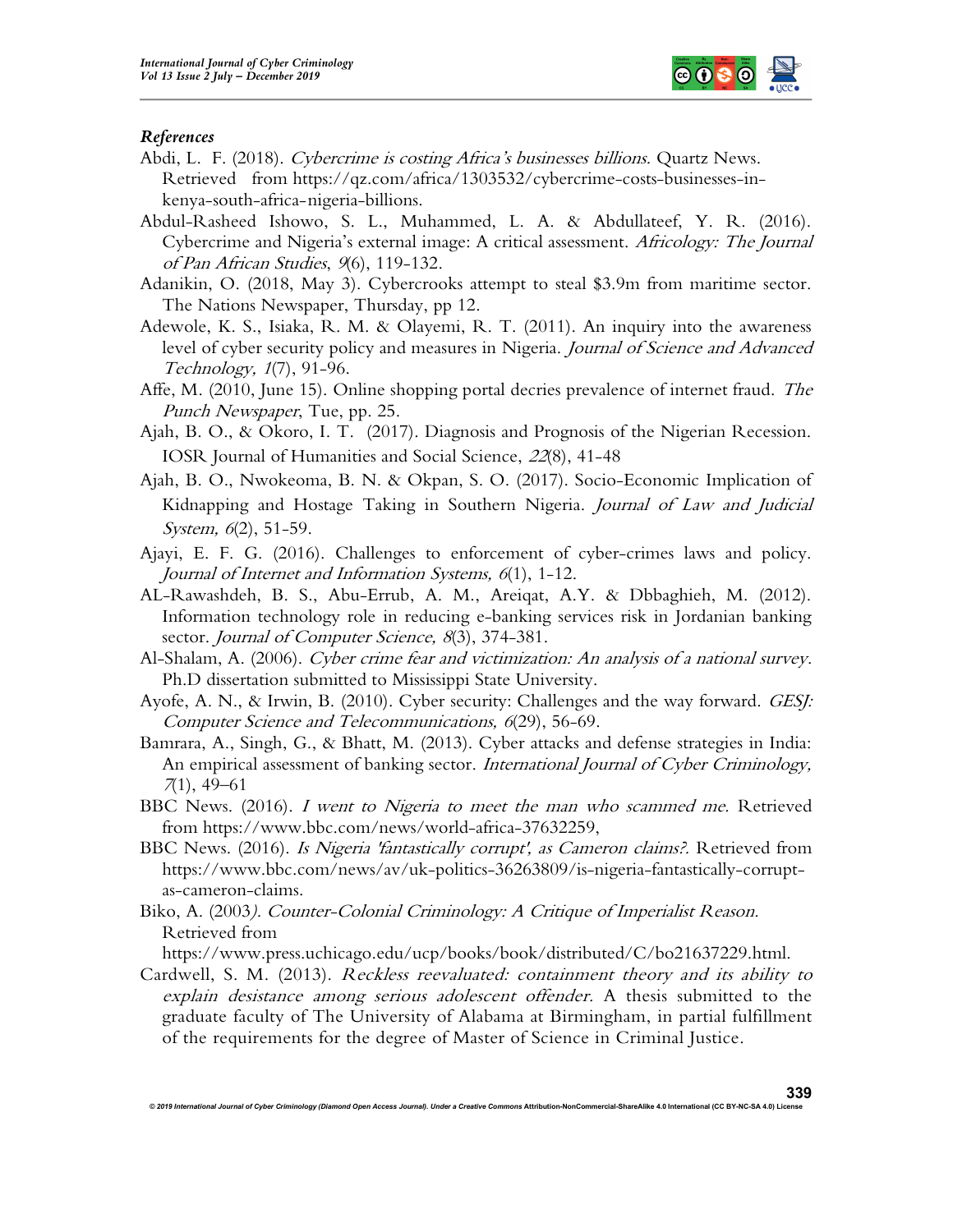Cellulant. (2018). *About Us.* Retrieved from: https://www.linkedin.com/company/cellulant/?originalSubdomain=ng.

- Chinweze, U. C., Chukwuemeka, O. D., Egbegi, F. R. (2019). An exploratory study of cybercrime in the contemporary Nigeria value system. European Journal of Social Sciences Studies, 4(3), 131 -141.
- Conversation. (2017). The view that '419' makes Nigeria a global cybercrime player is misplaced. Retrieved from https://theconversation.com/the-view-that-419-makesnigeria-a-global-cybercrime-player-is-misplaced-73791.
- Danquah, P., & Longe, O. B. (2011). Cyber deception and theft: An ethnographic study on cyber criminality from a Ghanaian perspective. Journal of Information Technology Impact, <sup>11</sup>(3),169-182.
- Das, S., & Nayak, T. (2013). Impact of cybercrime: Issues and challenges. *International* Journal of Engineering Sciences & Emerging Technologies. 6(2), 142-153.
- David, L. (2012). How to avoid being caught in a common gold scam. Retrieved from: http://www.mining.com/how-to-avoid-being-caught-in-a-common-gold-scam/
- Desai, P. N., & Patel, A. M. (2013). Cyber crime against person. International Journal of Innovations in Engineering and Technology, 2(3), 198-201.
- Folashade B. O. & Abimbola, K. A. (2013). The nature, causes and consequences of cybercrime in tertiary institutions in Zaria-Kaduna State, Nigeria. American International Journal of Contemporary Research, <sup>3</sup>(9), 98- 114.
- Frank, I., & Odunayo, E. (2013). Approach to cyber security issues in Nigeria: challenges and solution. International Journal of Cognitive Research in science, engineering and education, <sup>1</sup>(1), 1-11
- Franz-Stefan, G. (2010). Africa's Cyber WMD. Foreign Policy. Retrieved from https://foreignpolicy.com/2010/03/24/africas-cyber-wmd.
- Froggio, G. & Agnew, R. (2007). The relationship between crime and objective versus subjective strains. Journal of Criminal Justice, 35, 81-87.
- Gercke, M. (2013). Training on cybercrime and discussion of the draft bill, special training on cybercrime. 2nd Workshop on Transposition of SADC Cyber security. Model Laws in National Laws for Namibia Windhoek, Namibia. Retrieved from http://www.itu.int/en/ITU-D/Projects/ITU-EC-
- ACP/HIPSSA/Documents/Special%20Training%20on%20Cybercrime%20%281%29.p df.
- Ian, P. (2004). The beginnings of the Internet. Net History. Retrieved from http://www.nethistory.info/History%20of%20the%20Internet/beginnings.html.
- Ibikunle, A. (2005). Investigation of computer crime in information technology industry. (Unpublished Master's Thesis). Ladoke Akintola University of Technology, Ogbomoso, Oyo State.
- Ibrahim, S. (2016). Causes of socioeconomic cybercrime in Nigeria. In: Cybercrime and computer forensic (ICCCF), IEEE International Conference on (pp. 1-9). Vancouver: IEEE.
- Imhof (2010). Cybercrime and telecommunication law. Rochester Institute of Technology USA.

© 2019 International Journal of Cyber Criminology (Diamond Open Access Journal). Under a Creative Commons Attribution-NonCommercial-ShareAlike 4.0 International (CC BY-NC-SA 4.0)

340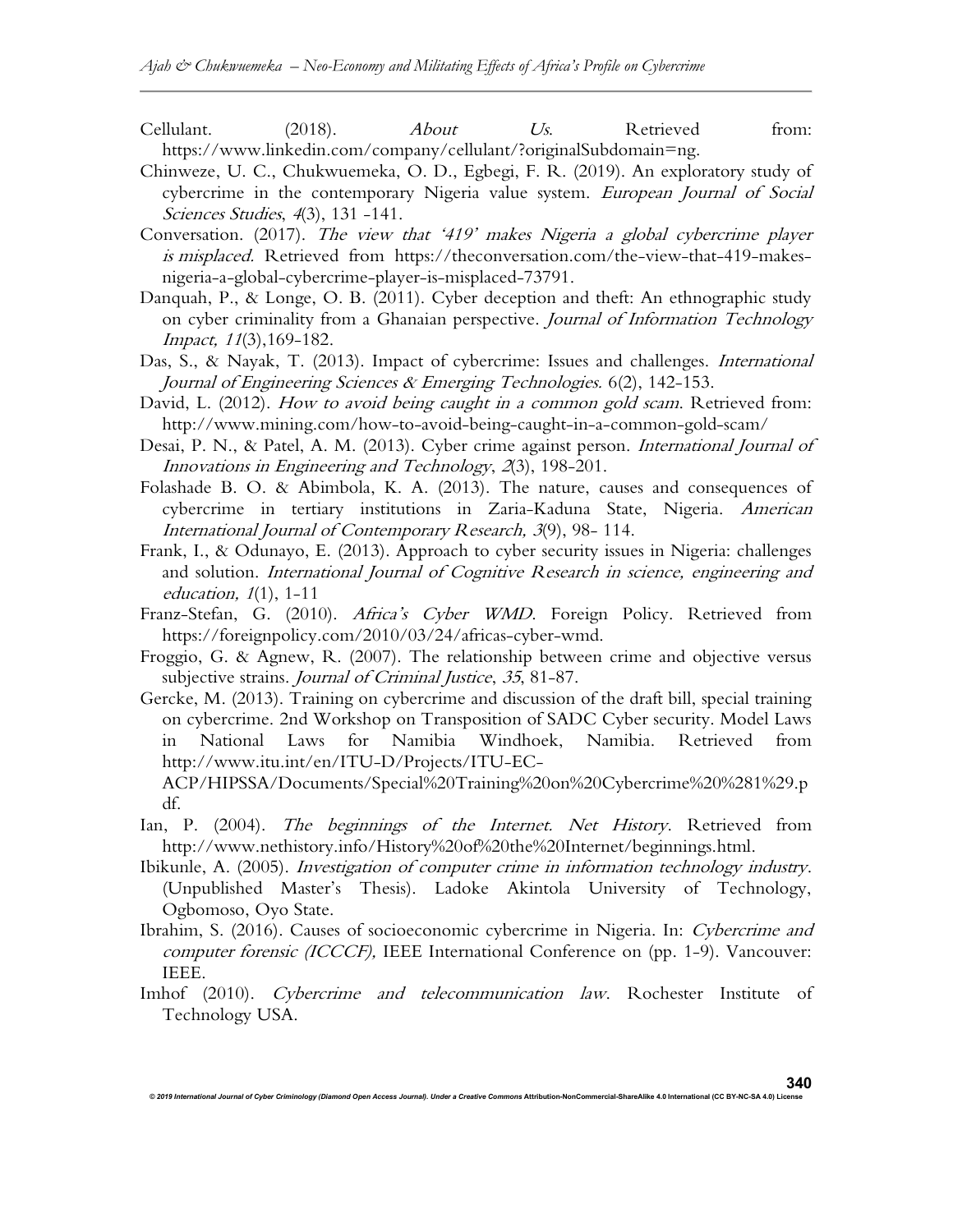

- Innovative Dynamic Networks (IND) (2016). United Nations' definition of cybercrime. Accessed online from: Retrieved from https://idn-wi.com/united-nations-definitioncybercrime.
- International Cyber Security Protection Alliance (ICSPA) (2016). The International Cyber Security Protection Alliance (ICSPA). A study on the impact of cybercrime on businesses in Canada. Online available at: www.icspa.org
- International Telecommunication Union (ITU), (2009). Understanding cybercrime: A guide for developing countries. Switzerland. ITU publication
- Jackson T. C. B. J. & Robert W. E. (2016). Cybercrime and the challenges of socioeconomic development in Nigeria. JORIND, <sup>14</sup>(2), 42-49.
- Jaishankar, K. (2007). Cyber criminology: Evolving a novel discipline with a new journal. International Journal of Cyber Criminology, 1(1), 1−6.
- Jansen, J. & Leukfeldt, R. (2016). Phishing and malware attacks on online banking customers in the Netherlands: A Qualitative Analysis of factors leading to victimization. International Journal of Cyber Criminology, <sup>10</sup>(1), 79–91.
- Jumoke, A. L. (2015, March 5). SMEs hardest hit by cybercrime, as 60% of Nigerian businesses suffer attacks. Business Day Report, P3.
- Kennedy, J. P. (2015). Losing control: a test of containment theory and ethical decision making. International Journal of Criminal Justice Sciences, 10(1), 48-64.
- Khan Academy. (2019). Organizing Paleothic Societies. Retrieved from https://www.khanacademy.org/humanities/world-history/world-history-

beginnings/origin-humans-early-societies/v/organizing-paleolithic-societies-video.

- Khan Academy. (2019). Peopling the Earth. Retrieved from https://www.khanacademy.org/humanities/world-history/world-historybeginnings/origin-humans-early-societies/v/peopling-the-earth.
- Lawpadi. (2019). 10 things to know about Nigeria's cybercrime act 2015. Retrieved from https://lawpadi.com/10-things-to-know-about-nigerias-cybercrime-act-2015.
- Lilly, R., Cullen, F. T., & Ball, R. A. (2007). Criminological theory: context and  $consequences$  ( $4<sup>th</sup>$  ed.). Thousand Oaks, CA: Sage.
- Nwune, E. C., Ajah, B. O., Egbegi, F. R., & Onyejegbu, D. C. (2019). Across the Wall: the Perception of Rehabilitation, Reformation and Reintegration Programmes in Anambra State Prison Command. Journal of Law and Judicial System, 2(2), 13-22.
- Olalekan, A., & Kamarudeen, O. (2016). Buhari agrees with Cameron that Nigeria is 'fantastically corrupt'. Punch News. Retrieved from https://punchng.com/buhariagrees-cameron-nigeria-fantastically-corrupt-2.
- Onwuama, K. C., Ajah, B. O., Asadu, N., Ebimgbo, S. O., Odii, A., & Okpara, O. P. (2019). Public perception of police performance in crimes control in Anambra State of Nigeria. African Journal of Law and Criminology, 9(1), 17-26.
- Pablo, D. R. (2017). Which country has the most scammers? Quora News. Retrieved from https://www.quora.com/Which-country-has-the-most-scammers.
- Prince, O. (2019, 3<sup>rd</sup> April). Cyber attack: 60% of Nigerian businesses attacked in 2018. Vanguard Newspaper, p51.
- Sahara reporters (2018). Nigeria overtakes India as country with highest number of extremely poor people in the world. Sahara News. Retrieved from